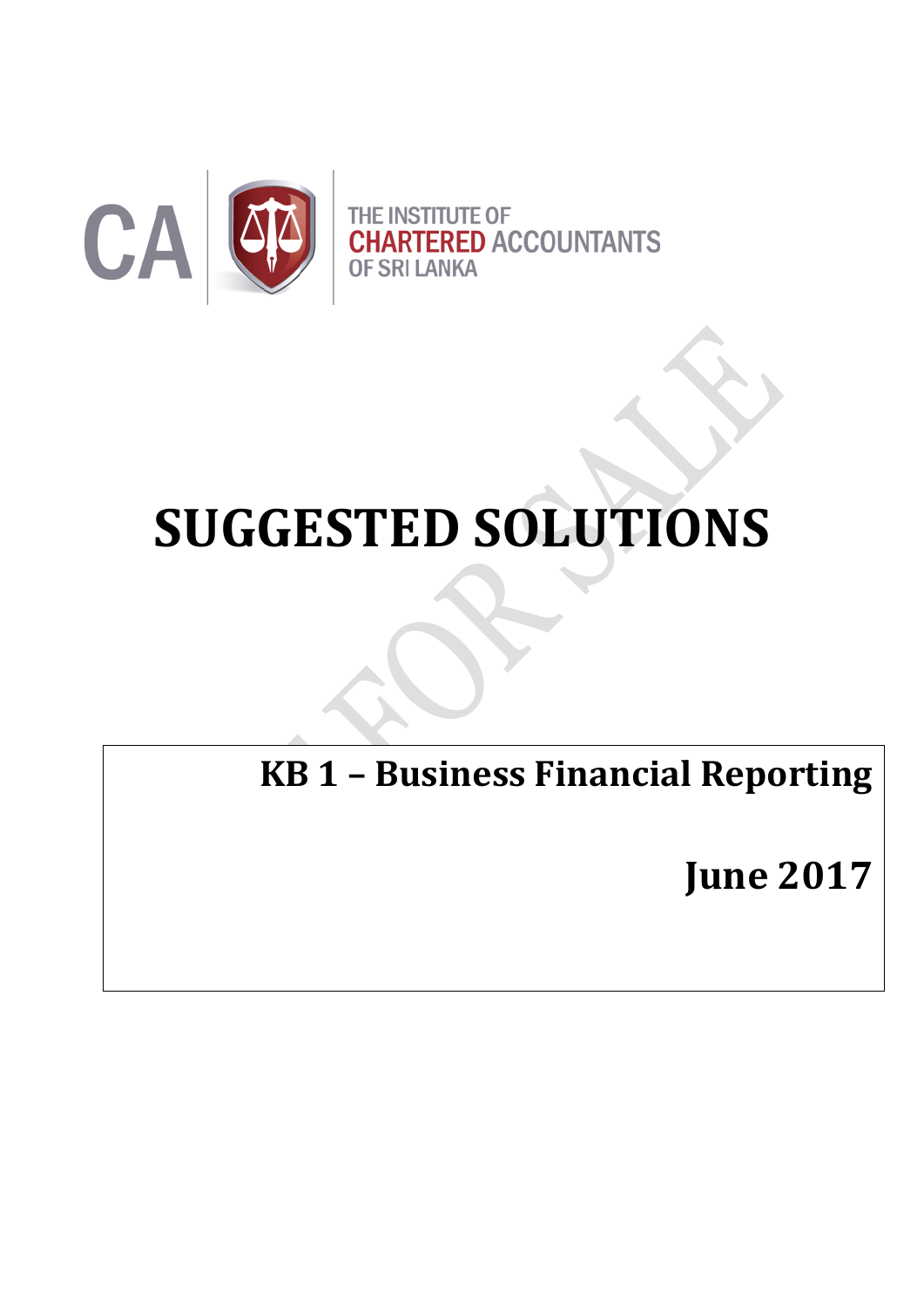# **SECTION 1**

# **Answer 01**

# **Relevant Learning Outcome/s:**

- 1.1.1 Demonstrate the knowledge of the conceptual framework of Sri Lanka Accounting Standards, with emphasis on:
	- Objectives of general purpose financial statements
	- Underlying assumptions
	- Qualitative characteristics of financial statements
	- Elements of financial statements
	- Recognition and measurement of elements of financial statements
	- Concepts of capital and capital maintenance.

1.3.1 Demonstrate the awareness of provisions in Corporate governance, companies Act (sections 56, 69,148 to 171 and 192) and SEC regulations and rulings.

Study text reference: Pages 14, 40 – 43

# (a) **Conceptual framework**

The Conceptual Framework for Financial Reporting states that financial statements should provide a faithful presentation. Faithful representation of a transaction is only possible if it is accounted for according to its **substance and economic reality**. Therefore, although it appears that the shares are held/ possessed by Wealth, they are in fact held by Wealth on behalf of Prudent. Therefore, if Wealth were to record the shares they hold on behalf of Prudent, it would not reflect the economic reality as the investments belong to Prudent although they are possessed by Wealth. Therefore Wealth should not recognise the listed shares referred to in the scenario.

Further as per the definition provided in the Conceptual Framework, an asset is a resource controlled by the entity as a result of past events and from which future economic benefits are expected to flow to the entity.

Wealth does not control the investment's future economic benefits. The benefits from the investments flow to Prudent, and Wealth earns a fee for holding the shares regardless of how the shares perform. The listed shares do not therefore meet the criteria of an asset in Wealth's balance sheet.

(4 marks)

# (b) **Board composition**

 Balance of executive and non-executive directors of a Board – it is preferable for the Board to have a balance of executive and non-executive directors such that no individual or small group of individuals can dominate the Board's decision making.

KB1 - Suggested Solutions June 2017 Page 2 of 16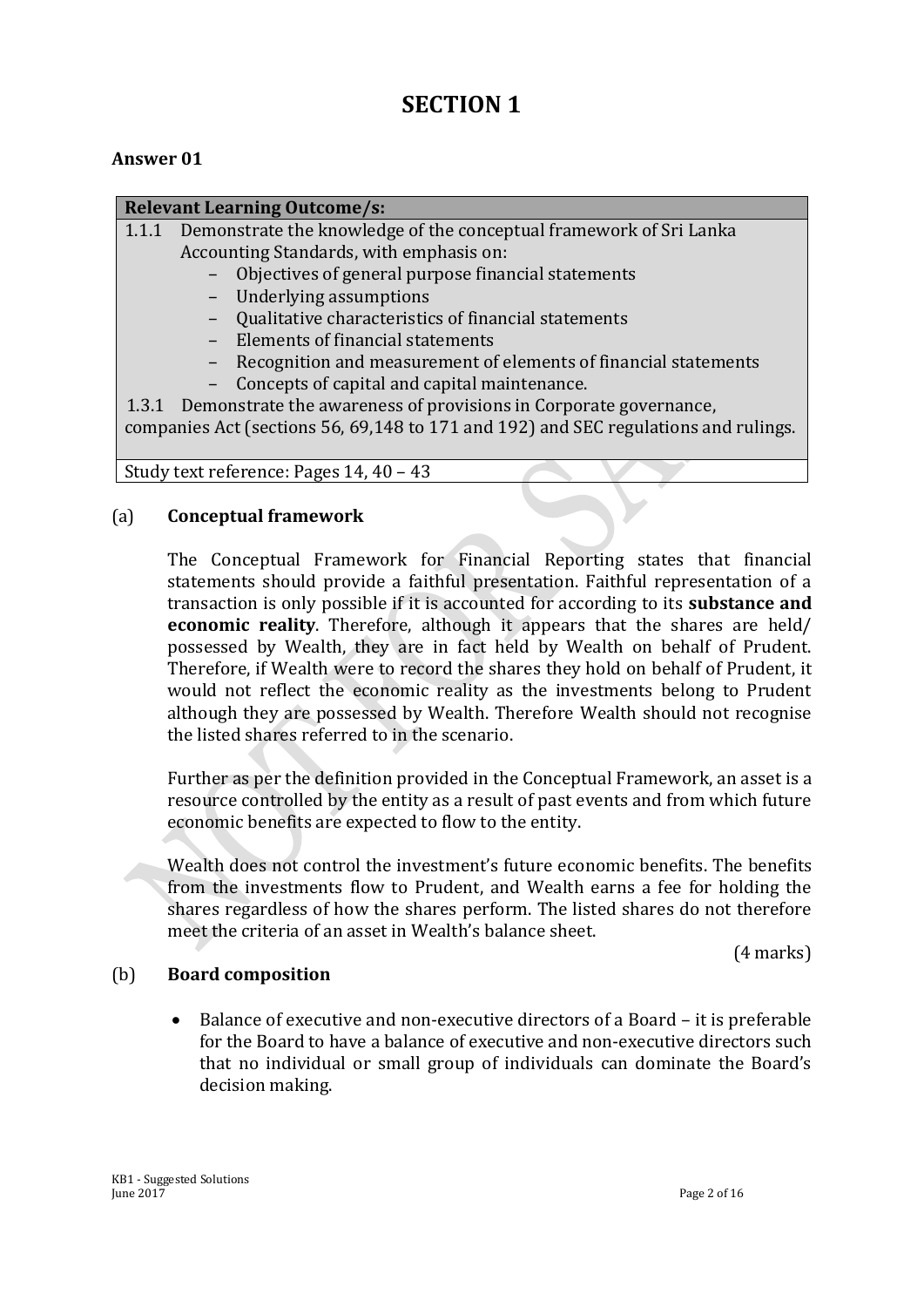- Non-executive directors of a board the Board should include non-executive directors of sufficient caliber and number for their views to carry significant weight in the Board's decisions.
- Number of non-executive directors to be included on the Board the Board should include at least two non-executive directors or such number of nonexecutive directors equivalent to  $\frac{1}{3}$  of the total number of directors, whichever is higher**.**
- In the event the Chairman and the CEO are the same person, non-executive directors should comprise a majority of the Board.
- Appointing a senior independent director (SID) in the event that the CEO and Chairman are the same person, a SID is to be appointed.
- Appointment of independent non-executive directors (INEDs) where the Board includes only two non-executive directors (NEDs), both of them need to be INEDs. In all other instances, 2 or  $\frac{1}{3}$  of NEDs, whichever is higher, need to be INEDs.

(6 marks)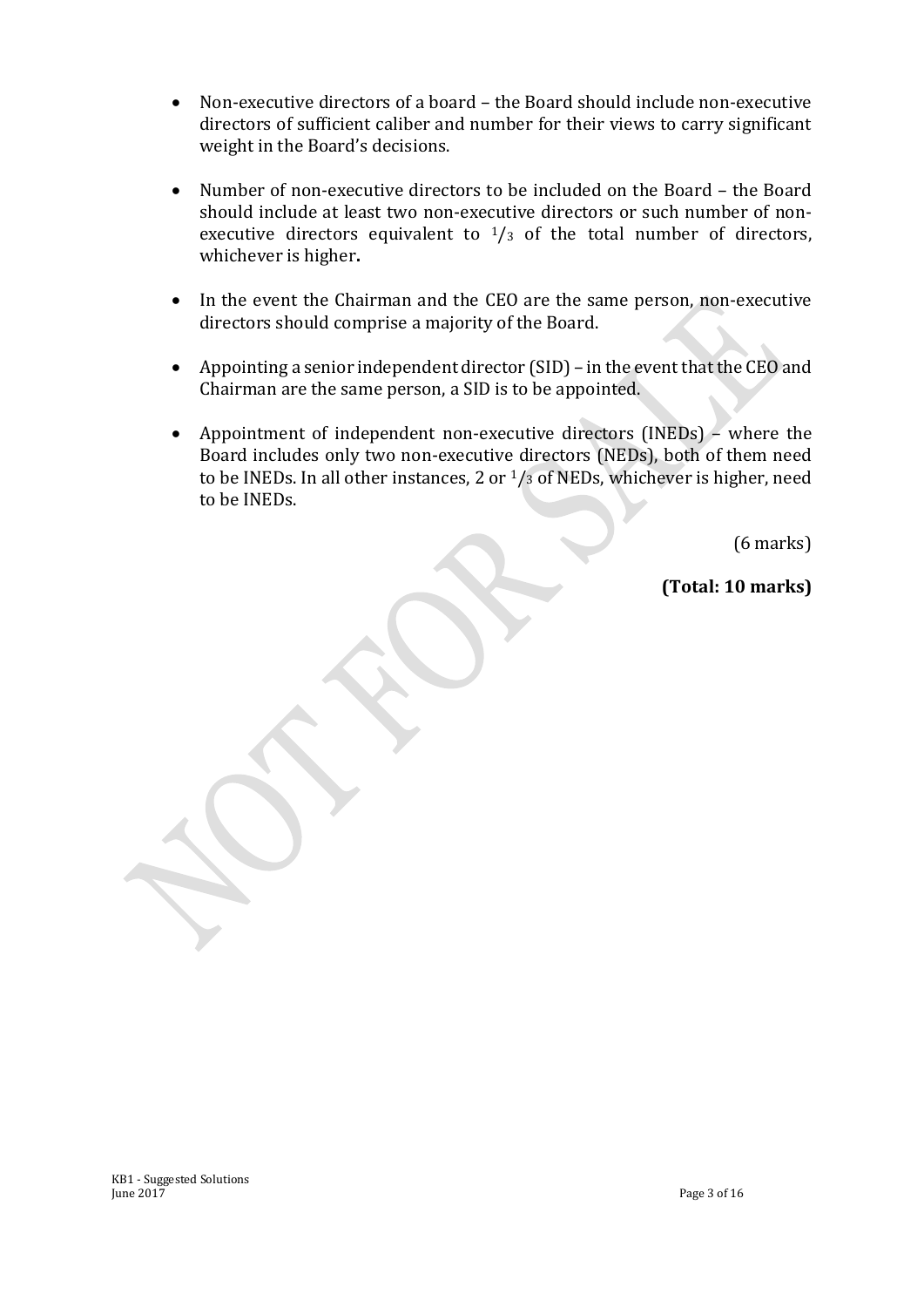| <b>Relevant Learning Outcome/s:</b> |  |  |
|-------------------------------------|--|--|
|                                     |  |  |

2.1 Sri Lanka Accounting Standards (Level A)

Study text reference: Pages 594 – 602

|                                                     | <b>Rs. '000</b> |
|-----------------------------------------------------|-----------------|
| Cash flows from operating activities                |                 |
| Profit before tax                                   | 503             |
| Depreciation (W1)                                   | 575             |
| Profit on disposal of property, plant and equipment | (10)            |
| Amortisation of intangible assets (200 - 170)       | 30              |
| <b>Impairment of PPE</b>                            | 75              |
| Dividend income                                     | (15)            |
| Finance expenses                                    | 47              |
| Operating cash flow before working capital changes  | 1,205           |
| Increase in inventory                               | (90)            |
| Decrease in trade and other receivables             | 120             |
| Increase in prepayments                             | (30)            |
| Increase in trade and other payables                | 50              |
| Cash generated from operating activities            | 1,255           |
| Interest paid                                       | (47)            |
| Income tax paid $(W2)$                              | 123             |
| Net cash flow from operating activities             | 1,085           |

| <b>W1: Depreciation</b> | <b>Rs. '000</b> |
|-------------------------|-----------------|
| PPE as at 31 March 2016 | 3,150           |
| Less: Impairment        |                 |
|                         | 3,075           |
| PPE as at 31 March 2017 |                 |
| Depreciation            | 575             |
|                         |                 |

| W2: Income tax paid                        | <b>Rs. '000</b> |
|--------------------------------------------|-----------------|
| Opening income tax liability               |                 |
| Charge for the year $(180 - 35)$           | 145             |
| Tax paid                                   | ้ 123           |
| Closing income tax liability $(192 - 150)$ |                 |
|                                            |                 |

# **(10 marks)**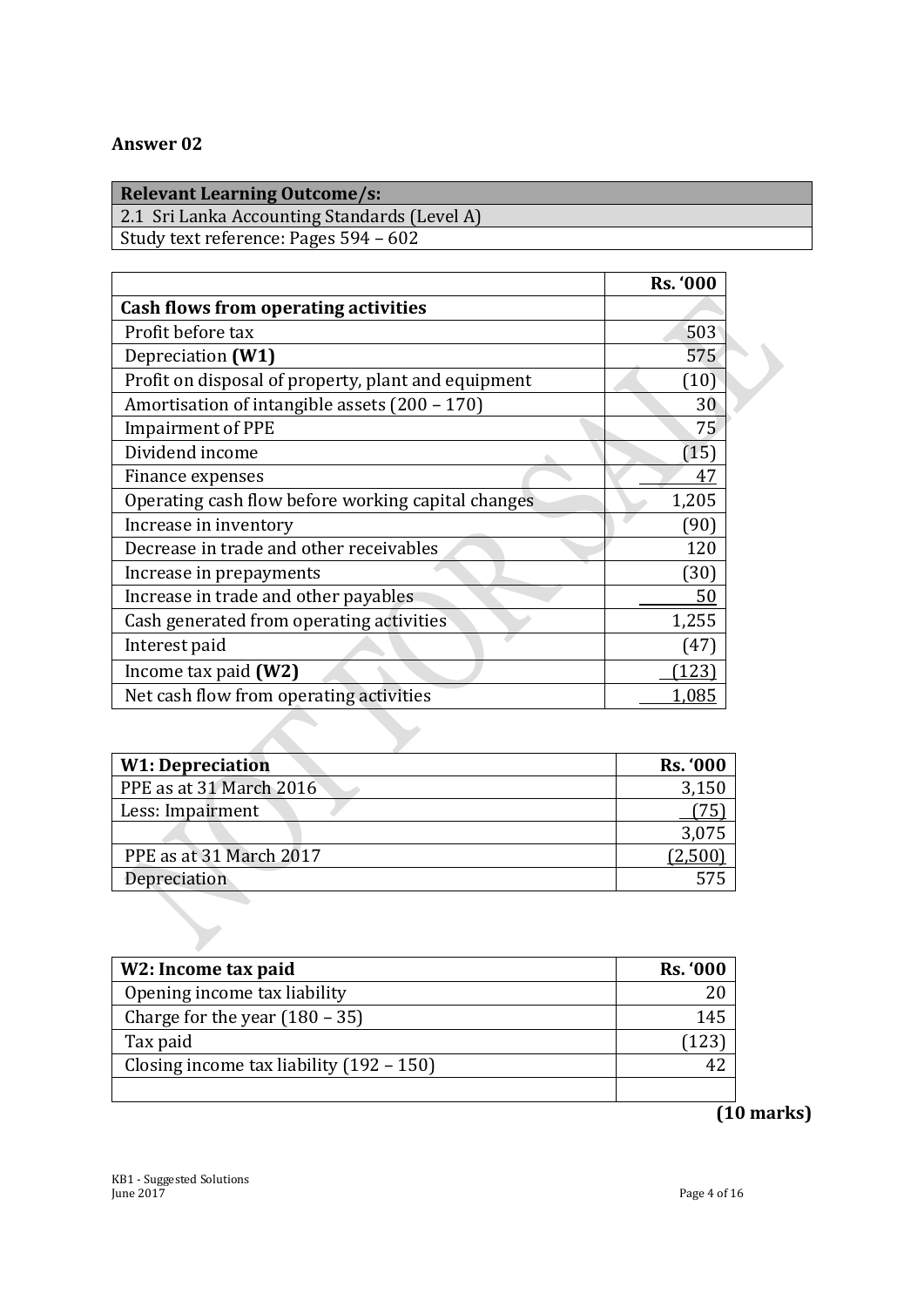| <b>Relevant Learning Outcome/s:</b>          |
|----------------------------------------------|
| 2.2 Sri Lanka Accounting Standards (Level B) |
| Study text reference: Pages 342 – 352        |
|                                              |

# (a) **Initial recognition**

This loan should be recognised as **loans and receivables** on 1 April 2016. Loans and receivables shall be recognsied at **fair value** on 1 April 2016, which is calculated as follows**:**

 $[10,000,000/ (1.1)$  ^5)] = Rs. 6,209,213

The loan's initial fair value is the present value of the future payment of Rs. 10 million discounted using the market rate of interest for a similar loan of 10% for 5 years. The consideration of Rs. 10 million is given for two things: the fair value of the loan of Rs. 6,209,213 and Jay (Pvt) Limited's right to obtain other future economic benefits.

i.e. Rs.  $10,000,000 -$  Rs.  $6,209,213 =$  Rs.  $3,790,787$ 

The above difference of Rs. 3,790,787 shall not be recognised as a financial asset, since it is paid to obtain expected future economic benefits other than the right to receive payment on the loan asset. Jay (Pvt) Limited could recognise that amount as an expense unless it qualifies for recognition as an asset under LKAS 38, or as part of the cost of investment in the subsidiary, if Kay (Pvt) Limited is a subsidiary of Jay (Pvt) Limited.

# **Subsequent measurement**

This loan shall be measured at amortised cost**.** At the balance sheet date 31 March 2017, it should be carried at as follows:

| Period        | <b>Opening amortised</b><br>carrying value (Rs.) | Interest @<br>10% | Amorised cost at the end<br>of the year (Rs.) |  |  |
|---------------|--------------------------------------------------|-------------------|-----------------------------------------------|--|--|
| 1 April 2016  |                                                  |                   | 6,209,213                                     |  |  |
| 31 March 2017 | 6,209,213                                        | 620,921           | 6,830,134                                     |  |  |

(5 marks)

(b) (i)

**Contract Contract State** 

(1) Since this asset is to be classified as an available-for-sale (AFS) asset, Pay (Pvt) Limited should recognise the asset at its fair value plus transaction cost (i.e. purchase commission). Accordingly, the value per share on 1 April 2016 should be Rs. 102 per share.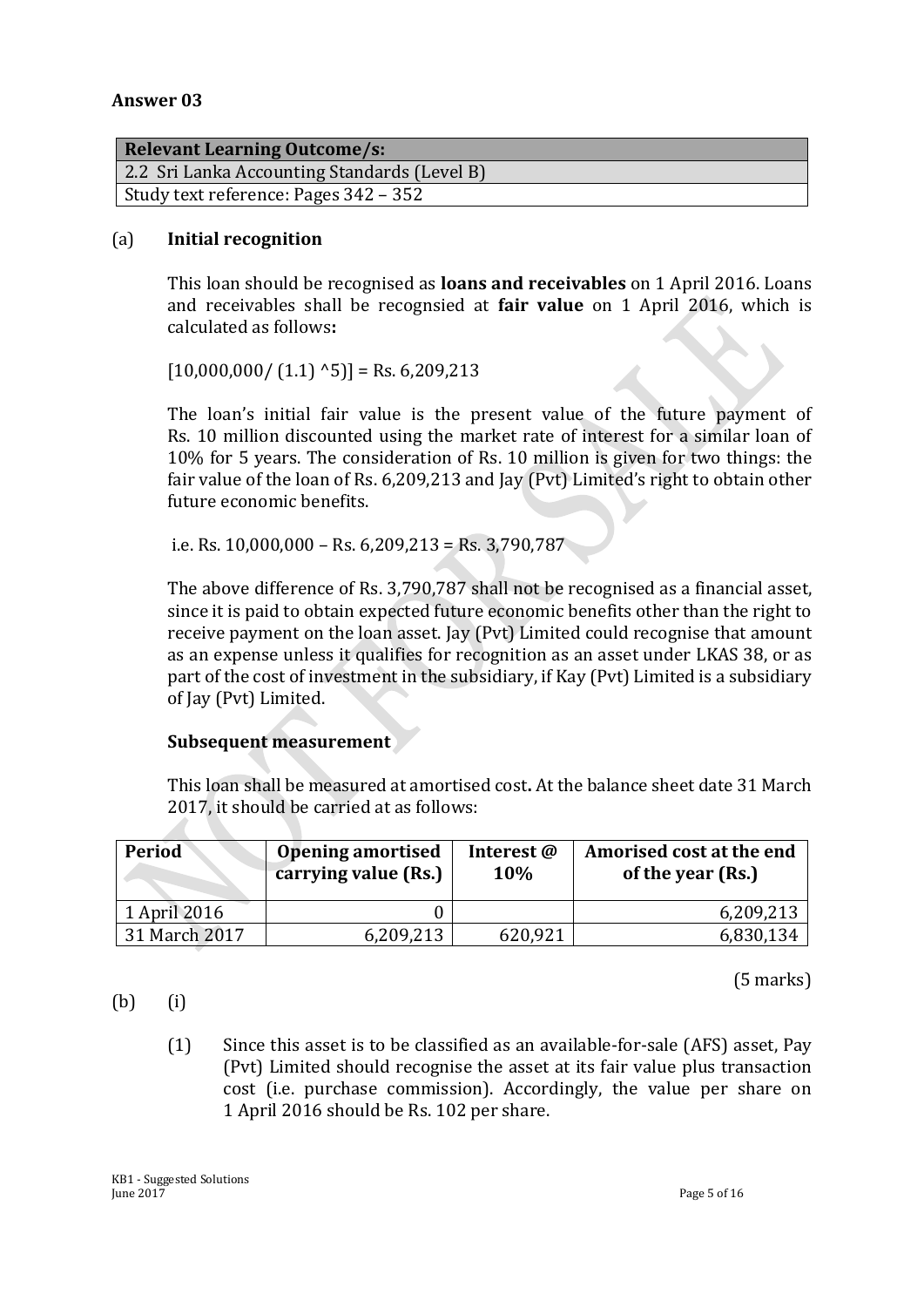- (2) As at 31 March 2017, in deriving the fair value of the equity instrument, the fair value shall be considered as Rs. 105 per share, without any regard to the commission of Rs. 4 payable per share on sale.
- (3) The change in fair value of Rs. 3 per share shall be recognised in other comprehensive income, which includes the purchase commission of Rs. 2 payable at the acquisition.

(3 marks)

(ii) When a decline in the fair value of an available-for-sale (AFS) financial asset has been 6ecognized directly in other comprehensive income, and there is objective evidence that the asset is impaired, the cumulative loss that had been 6ecognized directly in other comprehensive income should be reclassified from equity, and then 6ecognized in the profit or loss even though the financial asset has not been derecognized.

(2 marks)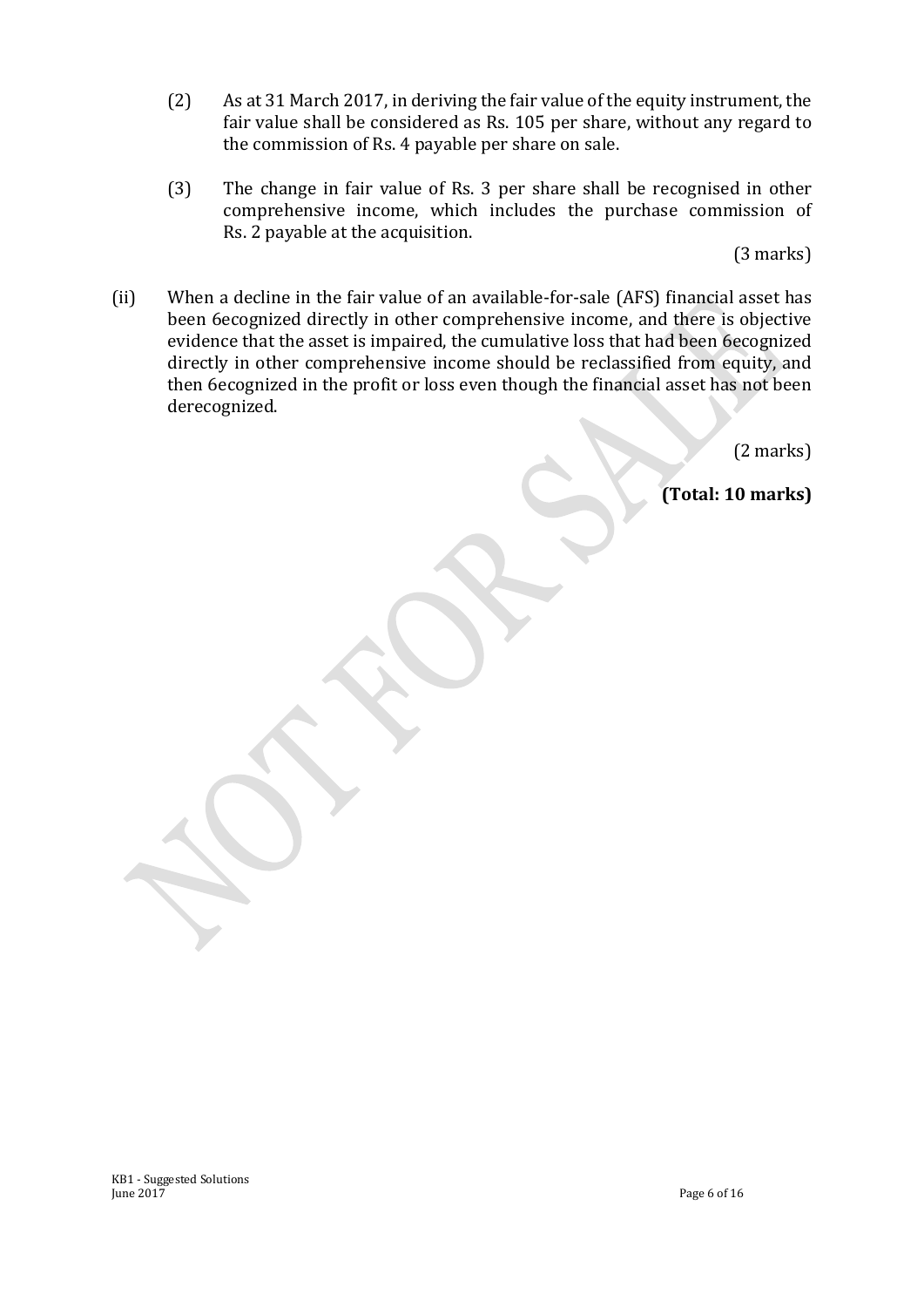| <b>Relevant Learning Outcome/s:</b>         |
|---------------------------------------------|
| 2.2 Sri Lanka Accounting Standard (Level B) |
| 2.3 Sri Lanka Accounting Standard (Level C) |
| Study text reference: Pages 384, 401        |

(a) The share options should be measured at fair value of the grant date**.** i.e.  $1,000 * 50 * Rs. 2 = Rs. 100,000$ 

This should be **spread equally over each year of the vesting period** giving an expense in the year ended 31 March 2017 of Rs. 25,000 (Rs. 100,000/4).

(3 marks)

(b)

(i) Computation of actuarial gain/loss

|                                          | <b>Asset</b><br><b>Rs. '000</b> | <b>Obligation</b><br><b>Rs. '000</b> |
|------------------------------------------|---------------------------------|--------------------------------------|
| Fair value/present value on 1 April 2016 | 1,900                           | 1,980                                |
| Interest $[(1,900*11\%), (1,980*11\%)]$  | 209                             | 218                                  |
| Current service cost                     |                                 | 560                                  |
| Contribution received                    | 700                             |                                      |
| Benefits paid                            | (150)                           | (150)                                |
| Actuarial loss/gain (balancing figure)   | (659)                           | (458)                                |
| Fair value/present value 31 March 2017   | 2,000                           | 2,150                                |

(4 marks)

(ii) The following amounts should be recognized in the profit or loss and OCI respectively.

| In profit or loss                                         | <b>Rs. '000</b> |
|-----------------------------------------------------------|-----------------|
| Current service cost                                      | 560             |
| Net interest on net defined benefit liability (218 – 209) |                 |
| $[Interest (1,900 * 11\% = 209), (1,980 * 11\% = 218)]$   |                 |
| In OCI $(659 - 458)$                                      | 201             |

### **In the statement of financial position** The net defined benefit liability of Rs. 150,000 should be recognized

(3 marks)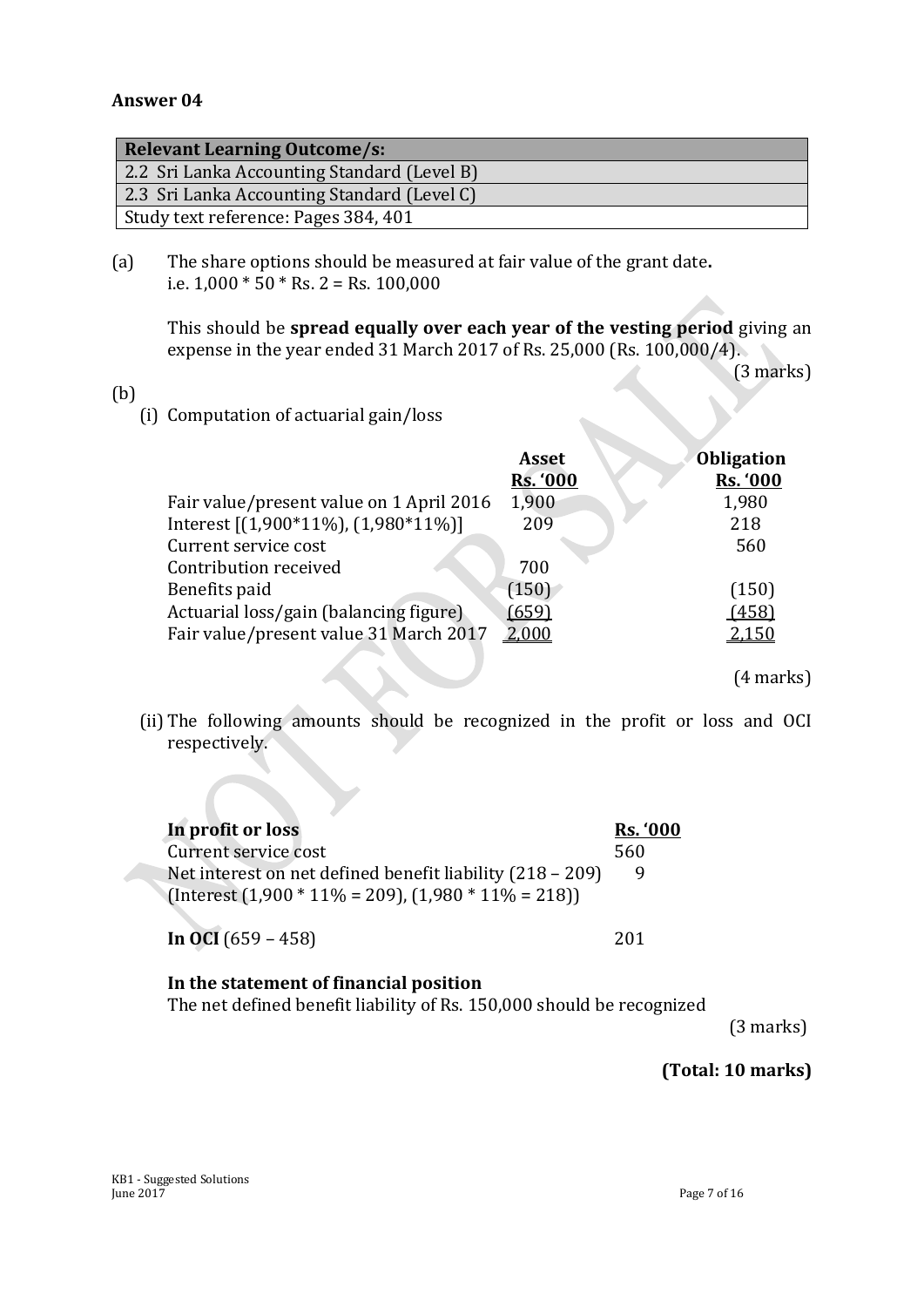| <b>Relevant Learning Outcome/s:</b>                                                          |
|----------------------------------------------------------------------------------------------|
| 4.1.2 Interpret relevant financial ratios, including profitability ratios, liquidity ratios, |
| efficiency ratios and gearing and solvency ratios.                                           |
| 4.2.1 Outline the progress towards non-financial reporting standards, including              |
| sustainability reporting and integrated reporting.                                           |

Study text reference: Pages 69, 650 – 655

# (a) **Liquidity**

The current ratio has improved in 2017 when compared to 2016 and is marginally higher than the industry average. This might be due to the maintenance of a higher inventory by the company than in the industry, and it could be verified through a lower inventory turnover as well. However, the current ratio is lower than what is generally regarded as satisfactory (2:1).

The quick ratio has improved in 2017 compared to 2016. It is also better than the industry average of 1:1 and is in line with the generally accepted level of 1:1

# **Working capital management**

The accounts receivable period has improved compared to the previous year and is better than the industry average. Although the supplier payment period is better than the industry average, it has reduced by 10 days compared to the previous year. Due to this, the gap between the supplier payment period and the receivable collection period has reduced by 3 days than that in the previous year. This might cause a negative effect on the cash flows of the company than in the previous year.

Inventory turnover has fallen and is much slower than the industry average. This could either be due to stocking up ahead of an increase of sales or due to obsolete items that may require write-off.

(6 marks)

# (b) **To the entity**

- Promote a more cohesive and efficient approach to corporate reporting that draws on different reporting strands and communicates the full range of factors that materially affect the ability of an organisation to create value over time.
- Support integrated thinking, decision-making and actions that focus on the creation of value over the short, medium and long term.
- Enhance accountability and stewardship for the broad base of capital.
- Integrated reporting adds value to a company by highlighting how green and ethical values drive long-term growth.
- Create better relationships and understanding across the organisation fostering more 'integrated thinking'. There is so much more interaction between different departments as a result of integrated reporting.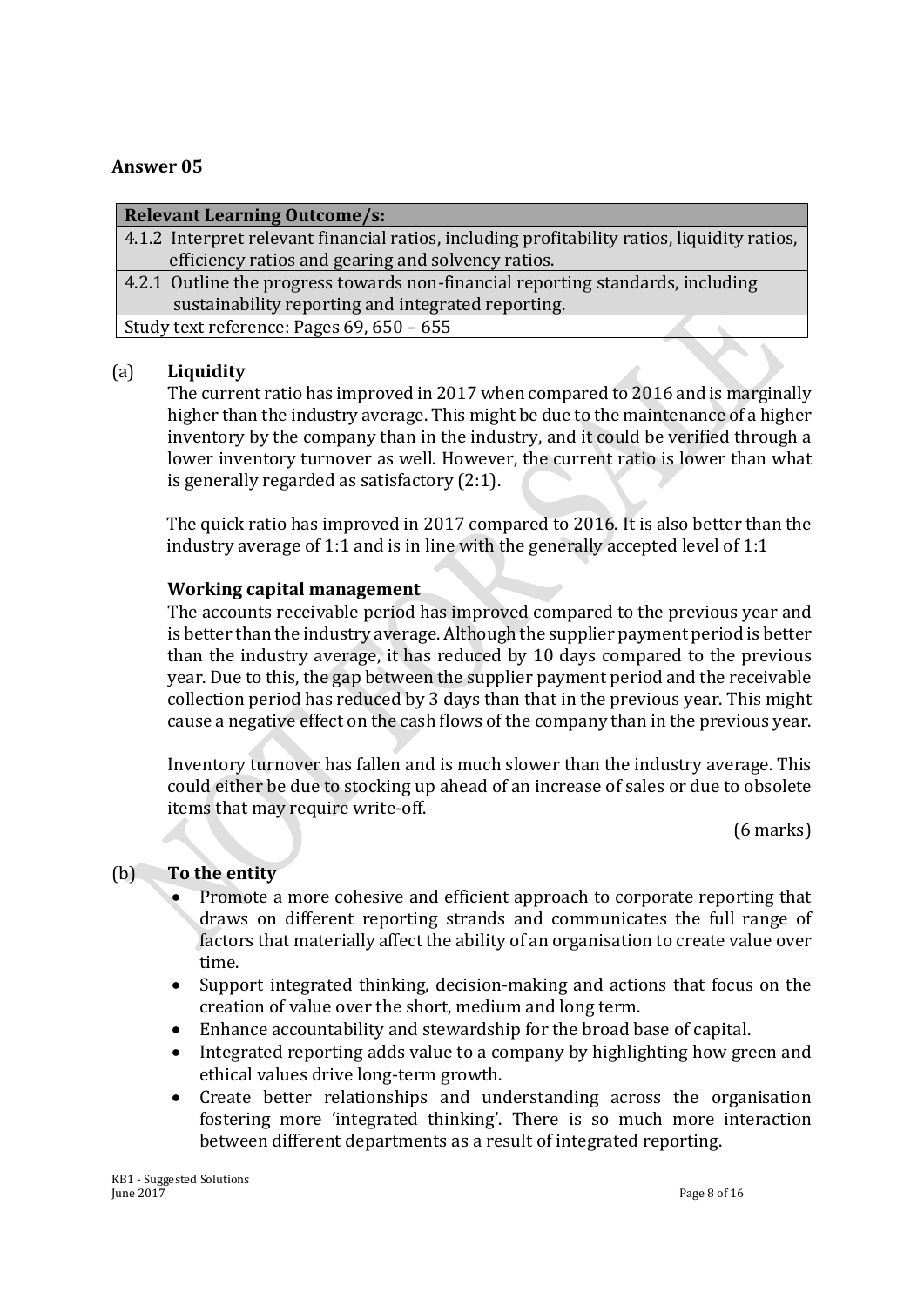# **To investors**

- Integrated reporting has the potential to bridge the information gaps between a company's management and investors.
- It provides greater insight into an 9rganization's business model, strategy and long-term outlook (helping to clarify a company's approach to its long-term strategic opportunities and risks).
- Lead to better engagement between the financial investment community and company management around material issues and the drivers for performance and value creation.
- Assist engagements and help carry out more informed decision-making.
- Helpful for understanding stocks and flows of capital, leading to better capital allocation and decision time.

(4 marks)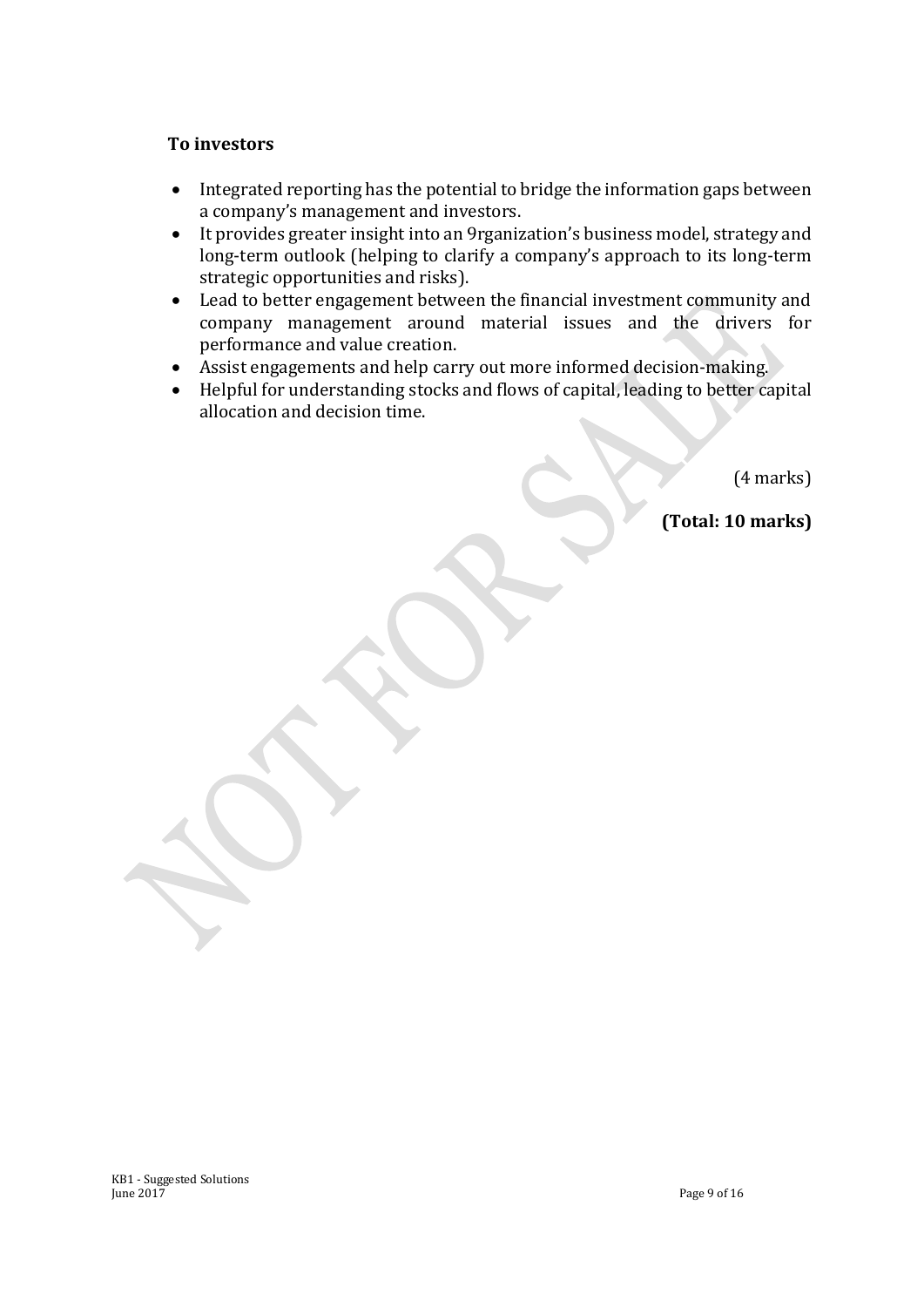# **SECTION 2**

### **Answer 06**

**Relevant Learning Outcome/s:** 

3.1 Consolidated financial statements

2.2 Accounting Standards (Level B)

Study text reference: Pages 485 – 537, 568

|                                    | Panda            | Sanda  |                                        | Adjustments                                |                                     | bnsolidated               |                          |                          |                                 |                                                         |         |        |                |
|------------------------------------|------------------|--------|----------------------------------------|--------------------------------------------|-------------------------------------|---------------------------|--------------------------|--------------------------|---------------------------------|---------------------------------------------------------|---------|--------|----------------|
|                                    | Rs. Mn<br>Rs. Mn |        |                                        |                                            | Rs. Mn                              |                           |                          |                          |                                 |                                                         | Rs. Mn  | W/Re   |                |
|                                    |                  |        | <b>Fair value</b><br>at<br>acquisition | associate<br>Post<br>acquisition<br>profit | <b>Fair value</b><br>of<br>property | URP-<br>Sanda<br>to Panda | URP-<br>Panda<br>to Amda | goodwil                  | Impairemen<br>tof<br>investment | <b>NCI Profit</b><br>since<br>acquisitio<br>$\mathbf n$ | Total   |        |                |
| <b>ASSETS</b>                      |                  |        |                                        |                                            |                                     |                           |                          |                          |                                 |                                                         |         |        |                |
| Non-current assets                 |                  |        |                                        |                                            |                                     |                           |                          |                          |                                 |                                                         |         |        |                |
| Property                           | 9,750            | 6,250  | 2,000                                  | $\blacksquare$                             | (150)                               | $\sim$                    | S,                       | $\sim$                   | ٠                               | ÷.                                                      | 1,850   | 17,850 | W <sub>2</sub> |
| Plant and machinery                | 3,975            | 1,875  | $\sim$                                 | $\overline{\phantom{a}}$                   | ÷.                                  | ÷.                        | $\overline{\phantom{a}}$ |                          | ٠                               | ÷.                                                      | $\sim$  | 5,850  |                |
| Investments                        | 7,500            |        | ÷.                                     | $\sim$                                     | $\sim$                              | $\sim$                    | $\overline{\phantom{a}}$ | $\overline{a}$           | $\sim$                          | $\sim$                                                  | $\sim$  | $\sim$ |                |
| Goodwill                           | $\omega$         | $\sim$ | 200                                    | $\sim$                                     | $\sim$                              | $\sim$                    | $\sim$                   | (100)                    | $\sim$                          | $\sim$                                                  | 100     | 100    | W1             |
| Investment in associate            | $\sim$           | $\sim$ | 2,500                                  | 360                                        | $\sim$                              | $\overline{\phantom{a}}$  | (24)                     | $\sim$                   | (460)                           | $\overline{\phantom{a}}$                                | 2,376   | 2,376  |                |
|                                    | 21,225           | 8,125  | $\blacksquare$                         | $\sim$                                     | $\overline{\phantom{a}}$            |                           | $\overline{\phantom{a}}$ |                          | $\blacksquare$                  | $\overline{\phantom{a}}$                                | 4,326   | 26,176 |                |
| <b>Current assets</b>              |                  |        |                                        |                                            |                                     |                           |                          |                          |                                 |                                                         |         |        |                |
| Inventories                        | 2,875            | 1,500  | $\sim$                                 | ×.                                         | $\sim$                              | (100)                     | $\overline{\phantom{a}}$ | $\sim$                   | $\sim$                          | $\sim$                                                  | (100)   | 4,275  | W <sub>4</sub> |
| Trade receivables                  | 1,650            | 1,450  | $\blacksquare$                         | ×.                                         | $\sim$                              |                           | $\overline{\phantom{a}}$ | $\sim$                   | ÷.                              | ÷.                                                      | $\sim$  | 3,100  |                |
| Cash and cash equivalents          | 250              | 600    | $\sim$                                 | ×.                                         | ٠                                   | $\sim$                    | $\sim$                   | $\sim$                   | $\sim$                          | $\sim$                                                  | $\sim$  | 850    |                |
|                                    | 4,775            | 3,550  | $\sim$                                 | ٠                                          |                                     |                           | $\blacksquare$           |                          | ٠                               | $\sim$                                                  | (100)   | 8,225  |                |
| <b>Total assets</b>                | 26,000           | 11,675 | $\overline{\phantom{a}}$               | $\overline{\phantom{a}}$                   | $\sim$                              |                           |                          |                          |                                 | $\overline{\phantom{a}}$                                | 4,226   | 34,401 |                |
| <b>EQUITY AND LIABILITIES</b>      |                  |        |                                        |                                            |                                     |                           |                          |                          |                                 |                                                         |         |        |                |
| Equity                             |                  |        |                                        |                                            |                                     |                           |                          |                          |                                 |                                                         |         |        |                |
| Stated capital                     | 10,000           | 5,000  | J.                                     |                                            | ÷.                                  | $\sim$                    | $\blacksquare$           | $\sim$                   | $\sim$                          | $\sim$                                                  |         | 10,000 |                |
| Retained earnings                  | 7,300            | 4,425  | (1,000)                                | 360                                        | (90)                                | (60)                      | (24)                     | (60)                     | (460)                           | (1, 370)                                                | (2,704) | 9,021  | W3             |
|                                    | 17,300           | 9,425  |                                        |                                            |                                     |                           |                          |                          |                                 |                                                         |         | 19,021 |                |
| Non-controlling interest           | ٠                | $\sim$ | 3,200                                  |                                            | (60)                                | (40)                      | $\overline{\phantom{a}}$ | (40)                     | $\sim$                          | 1,370                                                   | 4,430   | 4,430  |                |
| Non-current liabilities            |                  |        |                                        |                                            |                                     |                           |                          |                          |                                 |                                                         |         |        |                |
| Borrowings                         | 2,500            | 500    | $\overline{\phantom{a}}$               | ٠                                          | ٠                                   | $\overline{\phantom{a}}$  | $\blacksquare$           | $\sim$                   | ٠                               | $\sim$                                                  | $\sim$  | 3,000  |                |
| <b>Current liabilities</b>         |                  |        |                                        |                                            |                                     |                           |                          |                          |                                 |                                                         | $\sim$  |        |                |
| Trade payables                     | 3,400            | 1,750  |                                        | ٠                                          | ٠                                   | $\sim$                    | $\blacksquare$           | $\overline{\phantom{a}}$ | ٠                               | $\blacksquare$                                          | $\sim$  | 5,150  |                |
| Borrowings                         | 2,800            | $\sim$ | $\overline{\phantom{a}}$               | $\sim$                                     | ÷.                                  | $\sim$                    | $\overline{\phantom{a}}$ | $\sim$                   | ÷.                              | $\sim$                                                  | $\sim$  | 2,800  |                |
|                                    | 6,200            | 1,750  | ÷.                                     | ٠                                          | $\sim$                              |                           | $\blacksquare$           |                          | $\sim$                          | $\sim$                                                  | $\sim$  | 7,950  |                |
| Total equity and liabilitie 26,000 |                  | 11,675 |                                        | $\overline{\phantom{a}}$                   | $\blacksquare$                      | $\blacksquare$            | $\overline{\phantom{a}}$ |                          | $\blacksquare$                  | $\overline{\phantom{a}}$                                | ٠       | 34,401 |                |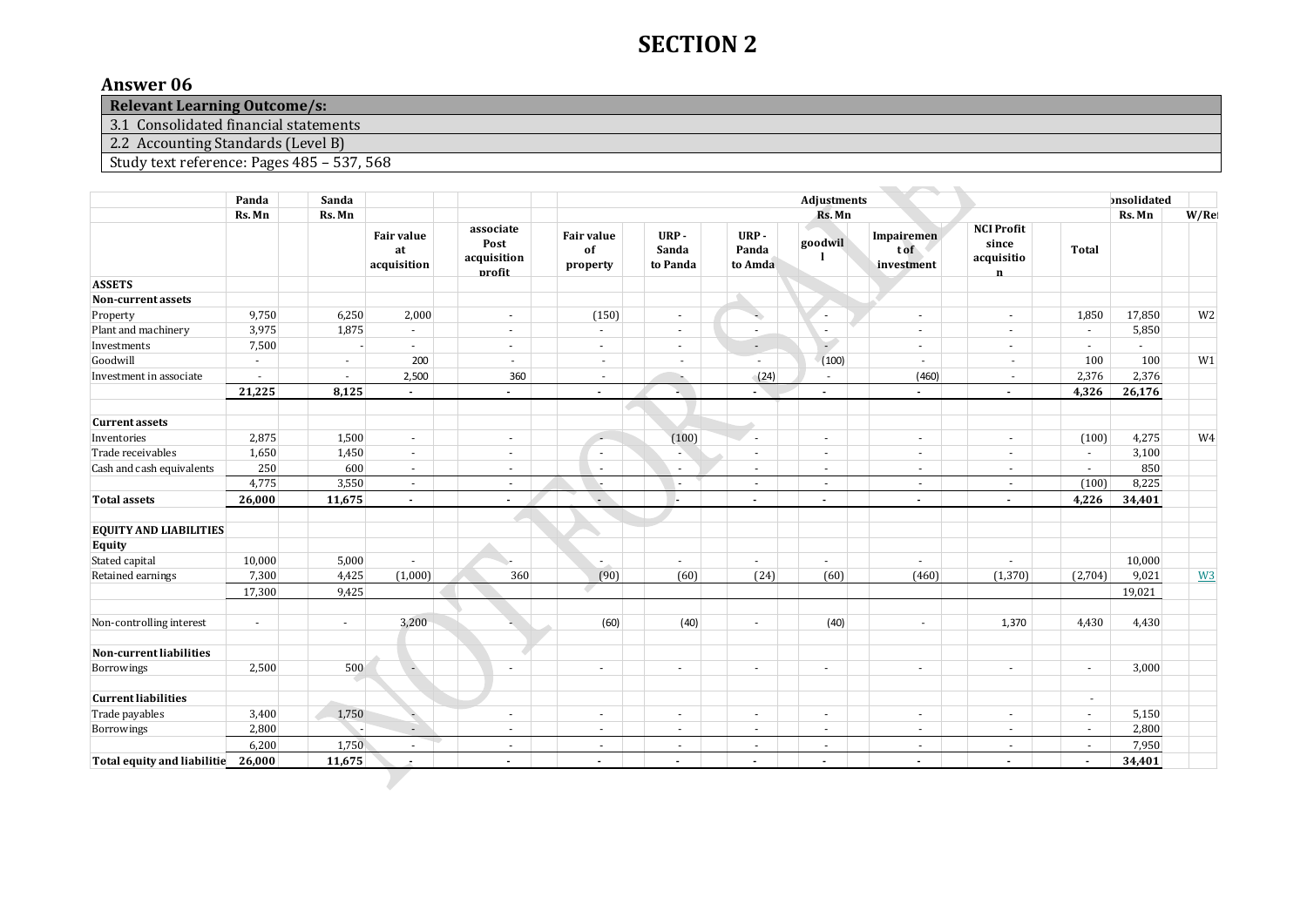| W1                                           | <b>Rs Mn</b> | <b>Rs Mn</b>         |
|----------------------------------------------|--------------|----------------------|
| <b>Goodwill on acquisition of Sanda</b>      |              |                      |
| <b>Consideration transferred</b>             |              | 5,000                |
| Non-controlling interest                     |              | 3,200                |
| Net assets acquired:                         |              |                      |
| - Stated capital                             | 5,000        |                      |
| - Retained earnings                          | 1,000        |                      |
| - Fair value adjustment                      | 2,000        | (8,000)              |
| <b>Goodwill on acquisition</b>               |              | 200                  |
| 50% Impairment                               |              | 100                  |
| <b>Goodwill impairment</b>                   |              |                      |
|                                              |              |                      |
| W <sub>2</sub>                               |              |                      |
| Depreciation of fair value adjustment        |              |                      |
| Additional depreciation (2000*50%/40*6)      |              | 150                  |
| W <sub>3</sub>                               |              |                      |
| <b>Profits of NCI since acquisition</b>      |              |                      |
| Retained earnings at 31 March 2017           |              | 4,425                |
| Retained earnings at the date of acquisition |              | (1,000)              |
| Post acquisition retained earnings           |              | 3,425                |
| 40% of profit                                |              | 1,370                |
|                                              |              |                      |
| W <sub>4</sub>                               | <b>Rs Mn</b> |                      |
| On sales by Sanda to Panda                   |              |                      |
| $(500*25/125)$                               | 100          |                      |
|                                              |              |                      |
|                                              |              |                      |
|                                              |              | $(19 \text{ marks})$ |

 $\overline{\phantom{a}}$ 

 $\mathscr{L}$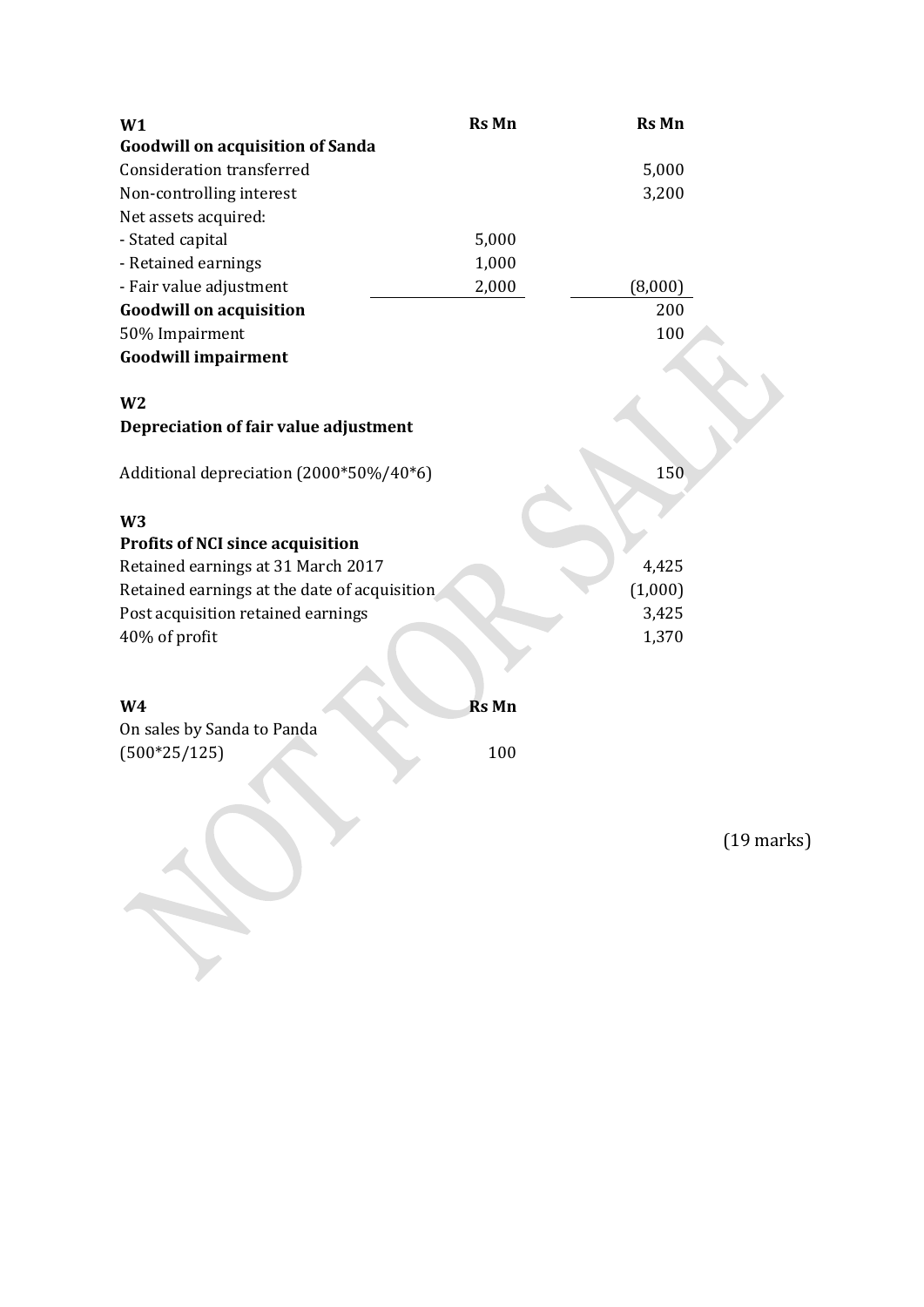# (b) LKAS 28 defines an associate as follows:

''An associate is an entity over which the investor entity has significant influence.''

The standard gives examples of how an entity could demonstrate that it has significant influence over an investment. Some of those that are relevant to this scenario include:

- Representation on the board of directors or equivalent governing body of the investee.
- Participation in policy-making processes, including participation in decisions about dividends or other distributions.

*The other criteria given in LAKS 28 include the following, and they will not have a direct application to this scenario:*

- *Material transactions between the entity and the investee*
- *Interchange of managerial personnel*
- *Provision of essential technical information*

Usually when the shareholding is above 20% it is considered that the investor has significant influence over the investee**.** However, in this case, despite the fact that Sonic (Pvt) Ltd owns 20% of the voting rights and has representation on the board of Bean (Pvt) Ltd, the existence of other shareholders holding a significant proportion of the voting rights prevents the entity from exerting significant influence**.** Whilst it appears that Sonic (Pvt) Ltd should have the power to participate in the financial and operating policy decisions, the other shareholders prevent Sonic's efforts and stop Sonic from actually having any influence. Therefore in this situation Bean (Pvt) Ltd should not be considered as an associate of Sonic (Pvt) Ltd.

(6 marks)

**(Total: 25 marks)**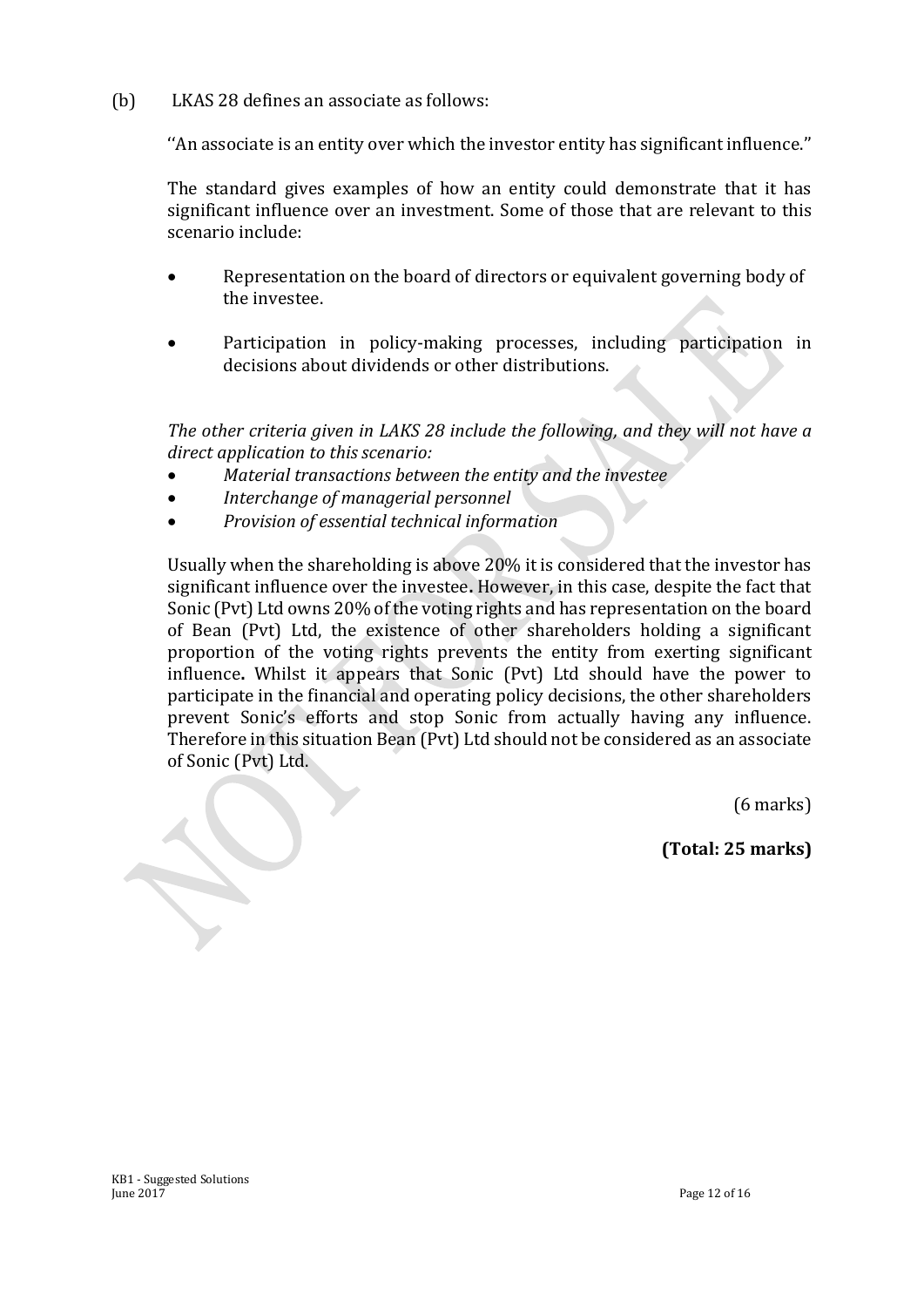| <b>Relevant Learning Outcome/s:</b>            |
|------------------------------------------------|
| 2.1 Accounting Standards (Level A)             |
| 2.2 Accounting Standards (Level B)             |
| Study text reference: Pages 109, 255, 331, 239 |

(a) Under the provisions of LKAS 32 *Financial instruments: Presentation*, the loan needs to be split into its liability and equity components.

The liability component is the present value of the future cash outflows discounted at 15%.

This is Rs. 3,991.5 million  $[(5 \text{ million x} \text{ Rs. } 1,000 \text{ x } 0.10 \text{ x } 5.019) + (5 \text{ million x})$ Rs. 1,200 x 0.247)].

The equity element is therefore Rs. 1,008.5 million (5 million x Rs. 1,000 – Rs. 3,991.5 million). The equity component will be unchanged over the life of the instrument but the liability component will be measured at amortised cost using an effective interest rate of 15%.

The finance cost for the year ended 31 March 2017 will be Rs. 598.725 million (3,991.5 x 15%)

The closing liability is Rs. 4,090.225 million [(3,991.5 million + 598.725 million) – (5,000 million x 10%)].

(7 marks)

(b) The computer and Windows 10 licence are treated as tangible assets (given that the computer cannot operate without an operating system) and depreciated over the useful lives of four years.

The other software (Microsoft Office and AutoCAD) will be treated as intangible assets and amortised over their useful lives (2 years for Microsoft Office and 4 years for AutoCAD)

Statement of financial position extract as at 31 March 2017 Net carrying value

| Property, plant and equipment                              |                           |
|------------------------------------------------------------|---------------------------|
| Computer equipment $((2.72 + 0.73))$                       | Rs. 3.45 million          |
| $3.45 - (3.45/4 * 3/12))$                                  | Rs. 3.24 million          |
| <b>Intangible assets</b>                                   |                           |
| MS Office [1.725 - (1.725/2 * 3/12)]                       | Rs. 1.51 million          |
| AutoCAD [8.625 - (8.625/4 * 3/12)]                         | Rs. 8.086 million         |
|                                                            |                           |
| Income statement extracts for the year ended 31 March 2017 |                           |
| Depreciation: Computer equipment                           | Rs. 0.215 million         |
| <b>Amortisation: MS Office</b>                             | Rs. 0.215 million $\vert$ |
| <b>Amortisation: AutoCAD</b>                               | Rs. 0.54 million          |

 $(6$  marks)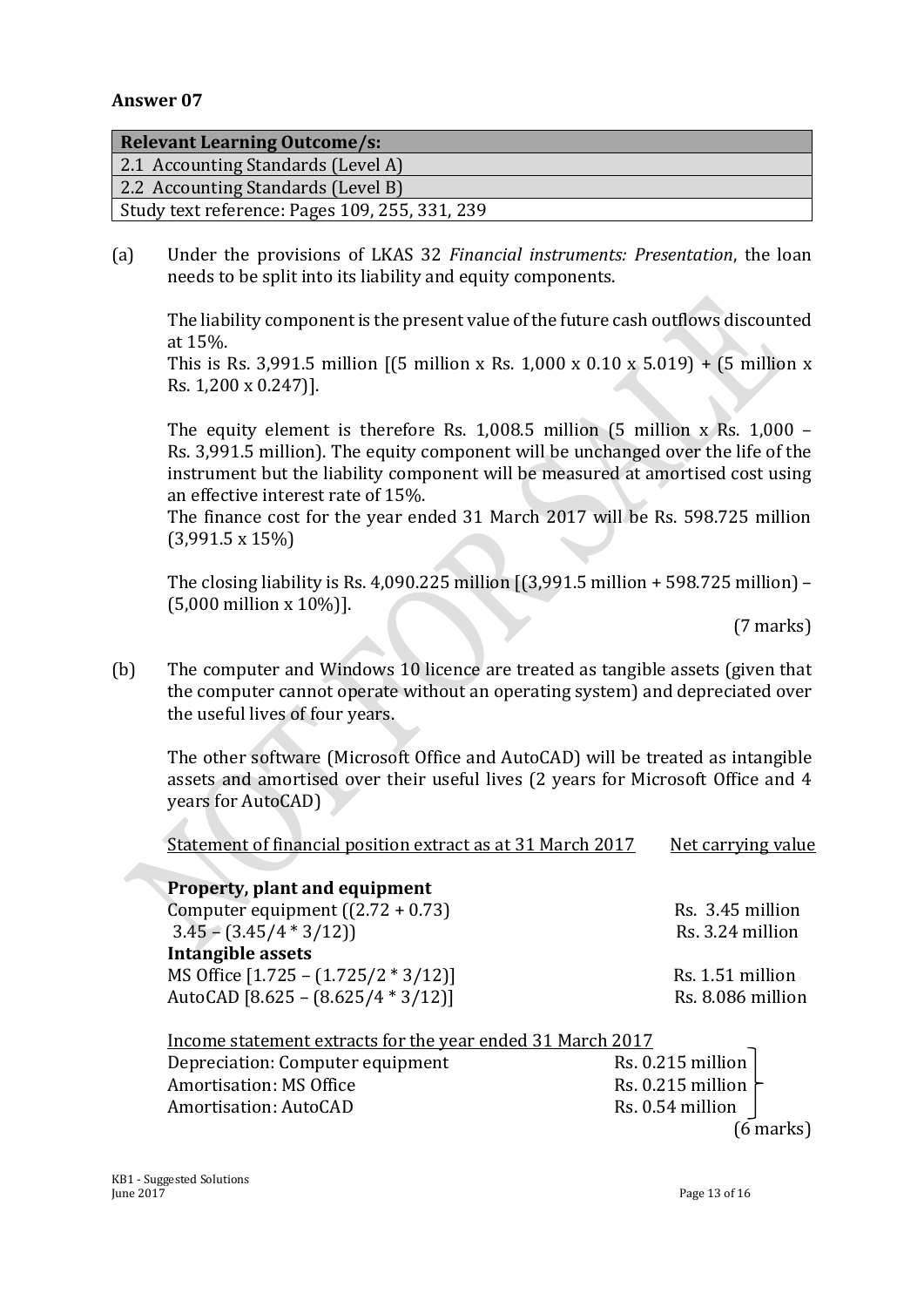(c) The assistant's view is incorrect. It is necessary to consider the two parts of this issue separately.

The claim made by the customer needs to be recognised as a liability in the financial statements for the year ended 31 March 2017.

LKAS 37 *Provisions, Contingent Liabilities and Contingent Assets* states that a provision should be made when at the reporting date:

- i. An entity has a present obligation arising out of a past event – There is a probable outflow of economic benefits
- ii. A reliable estimate can be made of the outflow

All these conditions are satisfied here, and so a provision is appropriate. The provision should be measured as the amount the entity would rationally pay to settle the obligation at the reporting date.

Where there is a range of possible outcomes, the individual most likely outcome is often the most appropriate measure to use.

In this case a provision of Rs. 26 million seems appropriate, with a corresponding charge to the profit or loss.

The insurance claim against the loss is a contingent asset.

LKAS 37 states that contingent assets should not be recognised until their realisation is virtually certain, but should be disclosed where their realisation is probable. This appears to be the situation we are in here.

Therefore the contingent asset would be disclosed in the 2017 financial statements. Any credit to the profit or loss arises when the claim is settled.

(6 marks)

(d) A government grant of Rs. 4 million is received permanently to purchase the production plant.

According to LKAS 20 the government grant received relating to an asset could either be recognised as deferred income or could be deducted from the carrying value of the asset.

If we recognise it as deferred income, it should be charged for P/L over the useful life of 05 years of the asset. Accordingly, Rs. 4 million  $/ 5 = 0.8$  million will be recognised as an income to profit or loss statement per year over next 05 years. And the depreciation charge of (Rs. 10 million/5 years) = 2 million will be also recognised in profit or loss statement.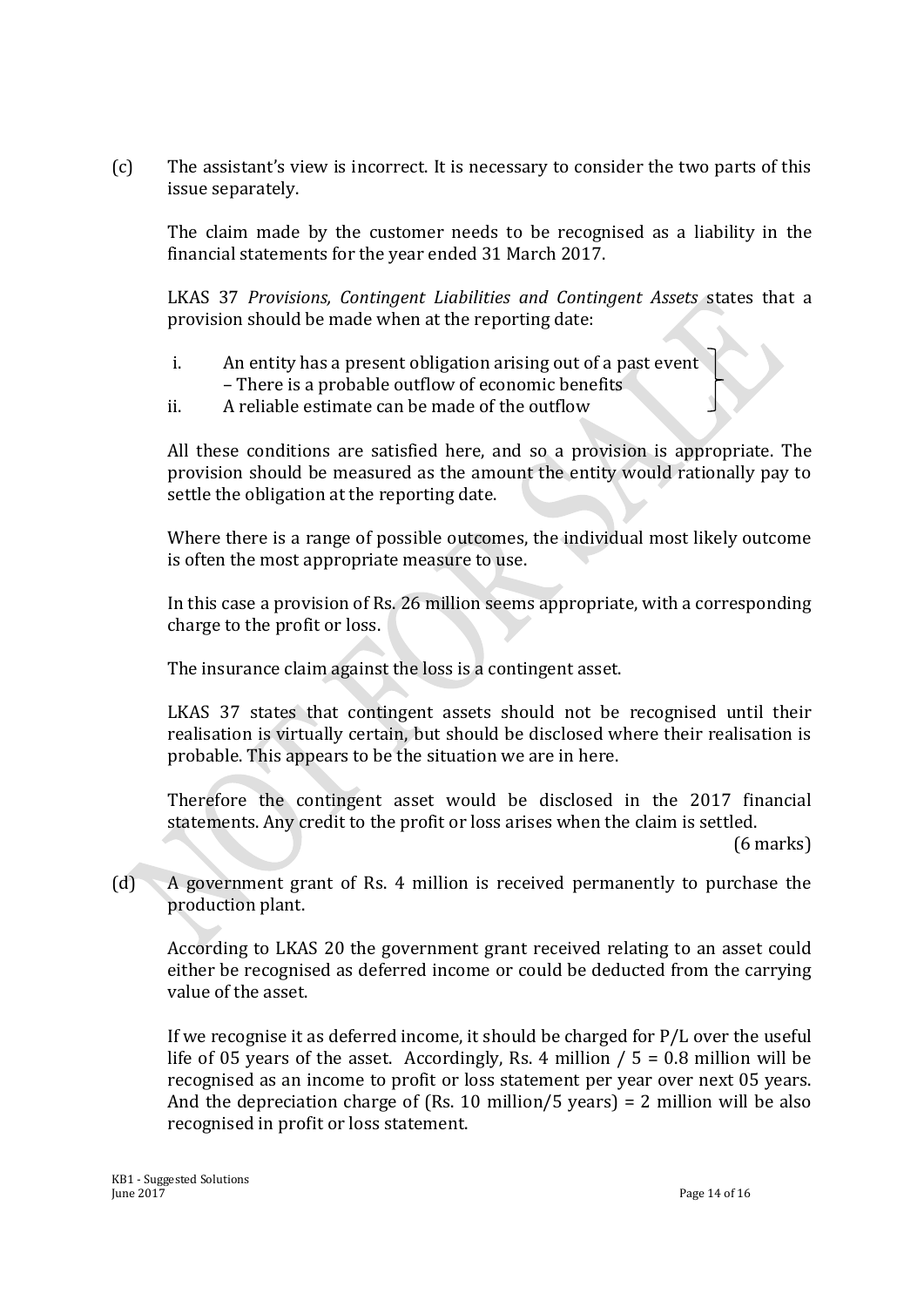If the government grant is deducted from the cost of the asset. The cost of the asset is  $(10mn - 4mn) = 6mn$ . Depreciation (6mn/5 years) = 1.2 mn

Further, the government has approved a 100% reimbursement of the training costs of the company. Accordingly the grant, that compensates expenses incurred by the company for the purpose of giving immediate financial support, should be recognised in the profit or loss statement in which the related expenses were recorded.

In this case Rs. 3 million will be recorded in profit or loss statement as other income or will be deducted in reporting the related expenses on training.

(6 marks)

**(Total: 25 marks)**